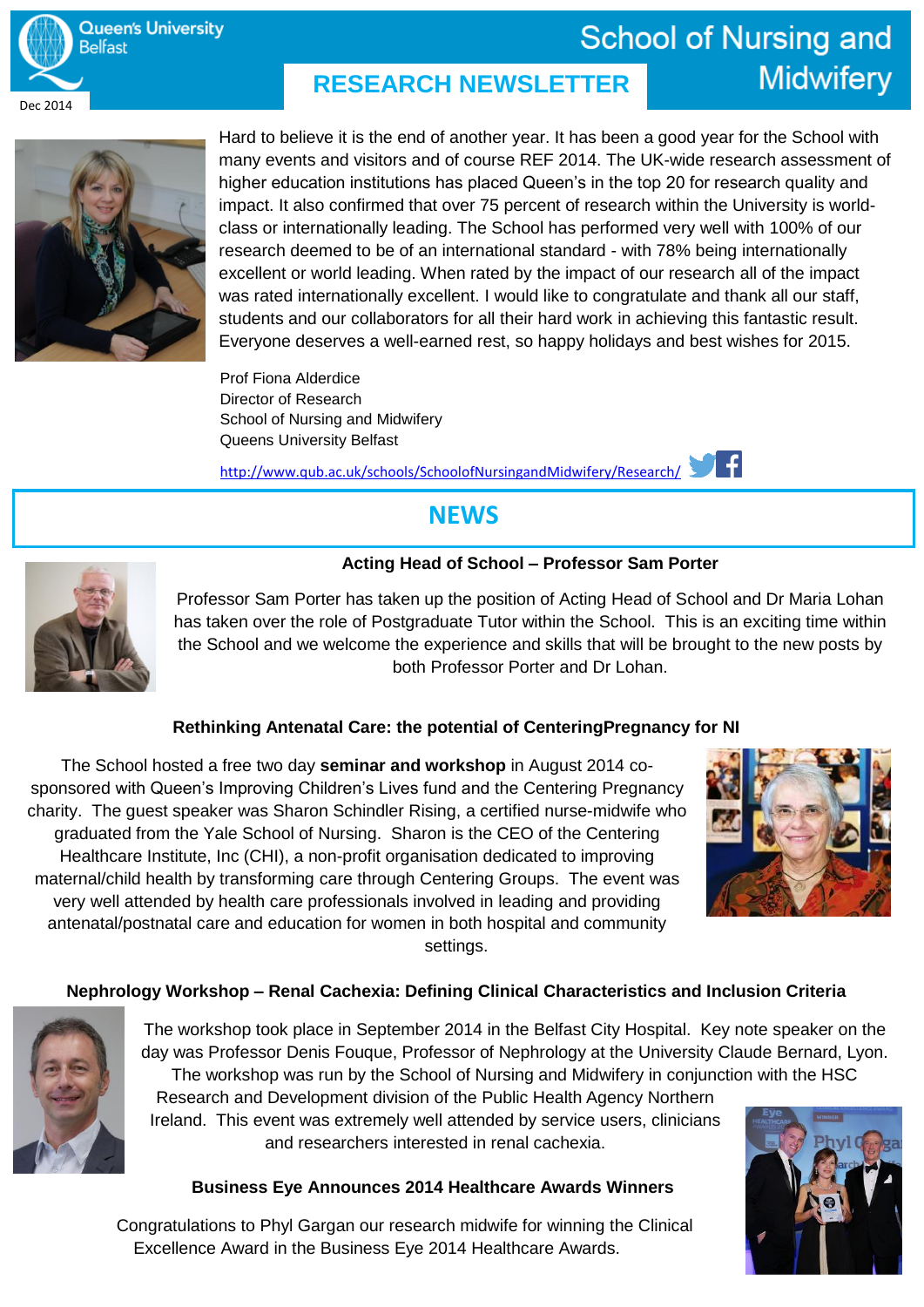### **Dufferin Public Lecture – Essential Language in Palliative Care: new understandings of metaphor use**

The School hosted a Dufferin public lecture in November 2014 and the invited guest speaker at the event was Professor Sheila Payne. Professor Payne is a health psychologist and President of the European Association of Palliative Care and Co-Director of the International Observatory on End of Life Care at Lancaster University.

The aim of the lecture was to address two questions; How is language used by patients, family carers and professionals in palliative care contexts? How are metaphors used to understand the experience of cancer and construct the meaning of a good death? The event was very well attended by allied health professionals and researchers.

# **CANCER NURSING, SUPPORTIVE AND PALLIATIVE CARE THEME**

**Queen's University** 

**Belfast** 

### **Publication and Radio Interview**

Dr Gillian Prue has recently been published in a number of press articles on her work on the importance of vaccinating boys as well as girls against HPV. The articles have appreared in: Monthly Prescribing, Science Newsline, MedicalXpress.com, ScienceDaily, Doctors Lounge, Examiner.com, Medical Daily and thisisgloucestershire.co.uk. Dr Prue also gave a radio interview on this subject following her BMJ publication [\(http://www.bmj.com/content/349/bmj.g4834\)](http://www.bmj.com/content/349/bmj.g4834).



Dr Helen Noble was invited as Scientific Programme Chair at the EDTNA/ERCA conference in Latvia. Having accepted an NIHR post-doctoral fellowship she has stepped down from this role and is acting as a member of the Scientific Programme Committee assisting in the preparation of the Scientific Programme for the 44<sup>th</sup> EDTNA/ERCA International Conference taking place in Dresden, Germany 26-29 September 2015<http://www.edtnaerca-conference2015.com/>

# **MATERNAL AND CHILD HEALTH THEME**

Dr Fiona Lynn was awarded a Santander Mobility Scholarship Award of £1000 to fund a visit to the School of Nursing and Midwifery's Brazilian partner in Florianopolis, Brazil.

During her visit Fiona collaborated with Prof Maria de Lourdes and her colleagues on common research interests relating to antenatal, intrapartum and postnatal care for pregnant women, infants and their families. She made



study visits to community health centres and a rehabilitation centre for mothers undergoing therapy to treat substance misuse. Fiona also presented a research seminar to colleagues and students on Systematic Reviews.

The picture shows Fiona Lynn, with the Care & Comforting Research Group, based at the Department of Nursing, Federal University of Santa Catarina.

# **School of Nursing and Midwifery**

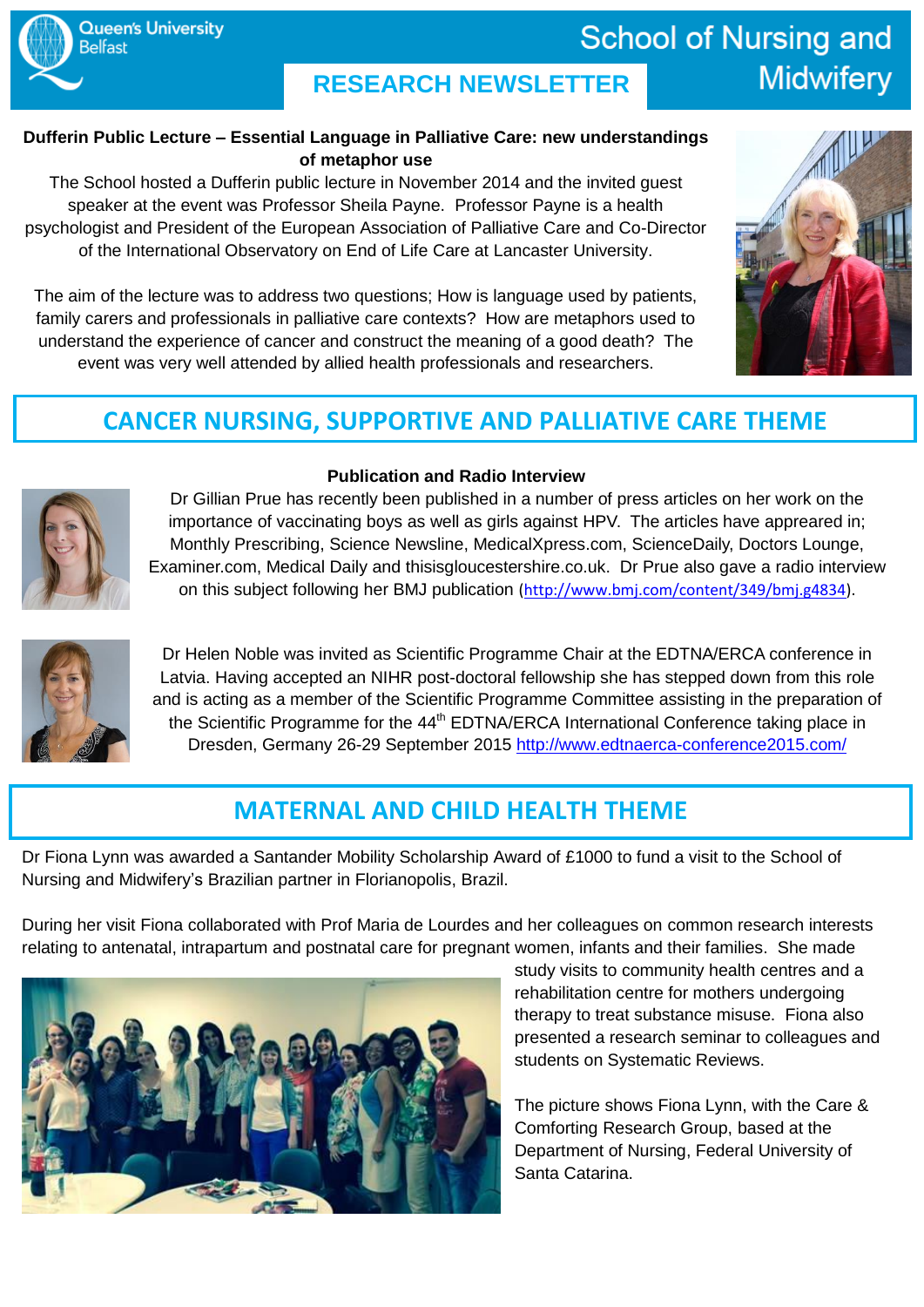#### **MUSIC IN MIND**

Health Minister Jim Wells commended research carried out at the School of Nursing and Midwifery, Queen's University Belfast into how music therapy may help the mental health and well-being of children and adolescents. The commendation was made during a keynote address at the Music in Mind Conference at Riddel Hall on 23 October 2014, which was also attended by Junior Ministers Jonathan Bell and Jennifer McCann.



**Midwifery** 

**School of Nursing and** 

The 'Music in Mind' study is the largest randomised controlled trial to date to

investigate the effect of music therapy on communication skills in children and adolescents experiencing social, emotional or behavioural difficulties. Study findings demonstrated that music therapy delivered within the clinical setting had a positive effect on communication and interaction skills for those young people aged 13 and older. In addition, music therapy significantly improved self-esteem and reduced depression among all children and young people. Further analysis of the data will be undertaken to assess the cost-effectiveness of music therapy. In relation to policy and practice, these findings support the integration of music therapy as a treatment option into routine clinical practice within child and adolescent mental health services.

# **SPECIAL FEATURE**

### **World AIDS Day – 01 December 2014**



The School of Nursing and Midwifery in conjunction with the Belfast Health and Social Care Trust hosted a World AIDS Day Event on Monday 01 December 2014. This event was very well attended by Trust staff, charity representatives and both undergraduate and postgraduate students.

The aim of the event was to raise awareness and [learn](http://www.worldaidsday.org/about-hiv.php) the [facts](http://www.worldaidsday.org/about-hiv.php) about HIV and put [knowledge](http://www.worldaidsday.org/act-aware.php) into action. Many scientific advances have been made in HIV treatment. There

*Noeleen Fitzgerald, Dr Say Quah, Mr Joe Harris Belfast Trust, Dr Carmel Kelly QUB, Dr Keith Kerrigan*

are laws to protect people living with HIV and we understand so much more about the condition. But, despite this, people do not know the facts about how to protect themselves and others from HIV, and stigma and discrimination remain a reality for many people living with HIV. World AIDS Day is important as it reminds the public and government that HIV has not gone away – there is still a vital need to raise money, increase awareness, fight prejudice and improve education.



*Back row (L-R): Dr Joan Regan, Professor Kevin Brazil, Dr Audrey Roulston, Professor Julia Verne. Front Row (L-R): Dr Sheila Kelly, Mrs Margaret Grayson, Ms Deborah Preshaw, Lady Christine Eames*

### **PATIENTS AND THE PUBLIC**

#### **"You Only Die Once: An end of life discussion."**

A student led initiative cosponsored by the School of Nursing and Midwifery and the Postgraduate Student Centre was held in the Great Hall in November 2014. The event was organised by an interdisciplinary committee of

PhD students from the School of Nursing and Midwifery and other Queen's University Schools. The event was designed to encourage communication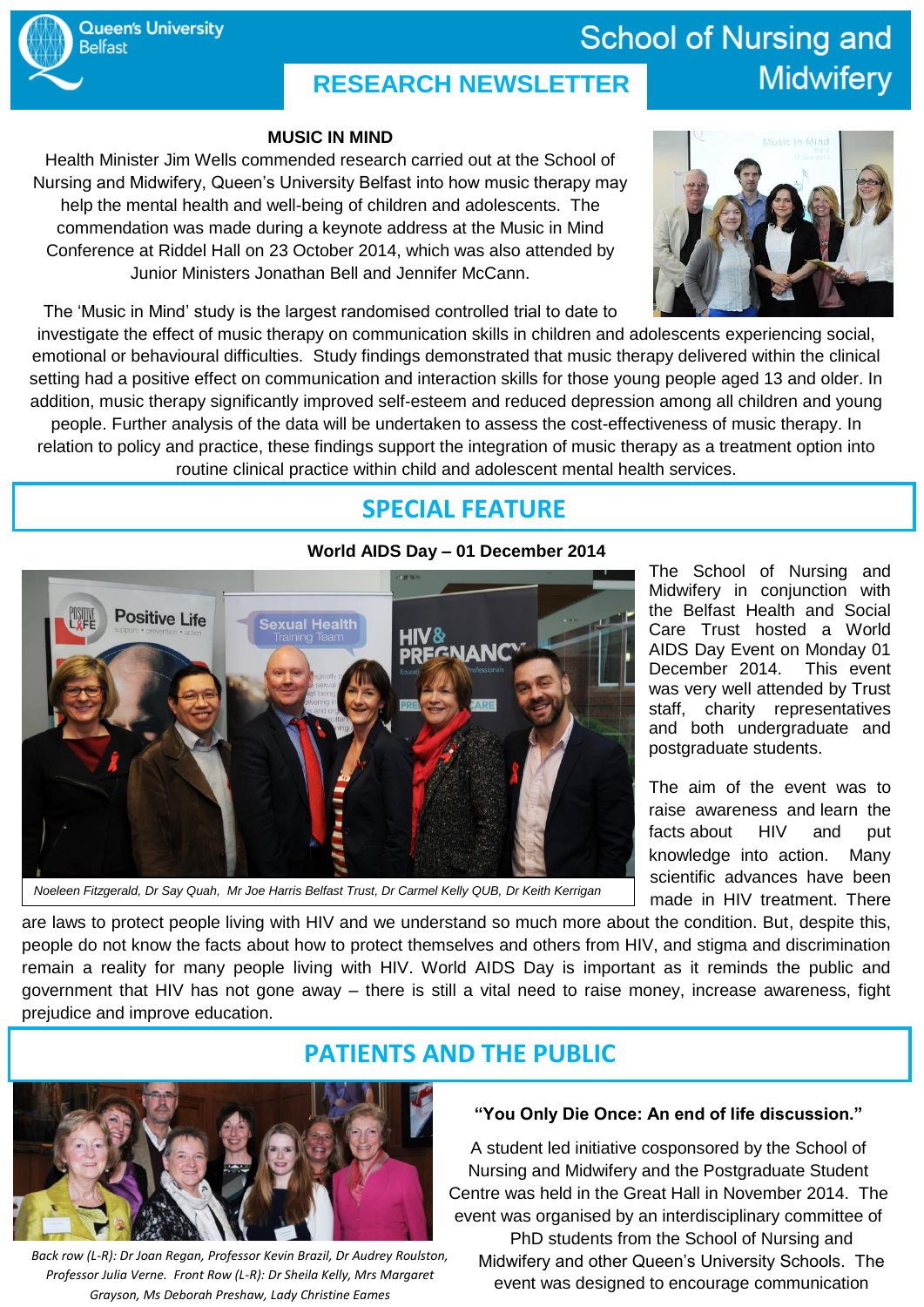# **School of Nursing and Midwifery**

about difficult end of life situations in both research and practice through video, presentations and question and answer panel. As such the speakers reflected academia, clinical practice and personal experience with end of life issues and discussed a variety of issues and stages throughout the end of life journey.

Over 120 people attended the event, including researchers, hospice workers, staff from all of the health and social care trusts across Northern Ireland, and the lay public. The Panel was made up of Dr Joan Regan, Professor Kevin Brazil, Mrs Margaret Grayson, Professor Julia Verne and Dr Audrey Roulston. Their presentations addressed the roles, responsibilities and challenges of breaking bad news, "End of Life Care Wishes: How do we uphold patient wishes?" what constitutes a good death from a personal view, the role of autonomy and paternalism in end of life care, and bereavement care. Deborah Preshaw, a PhD Student within the School, led the event and deemed it a huge success both in numbers and professions of attendees and the breadth of knowledge and discussion that took place on the day.

### **Tiny Life Meet the Parents**

Professor Linda Franck, an Honorary Professor with the School was sponsored by Queen's Improving Children's Lives fund to visit Northern Ireland to conduct a learning session with parents of premature babies in Northern Ireland. The aim of the session was to ascertain what information parents require and need when their babies are in a neonatal unit. The session was very successful and the information gathered will go into establishing relevant literature to parents of premature babies.



### **EVENTS**

| <b>Seminar Series</b> |                   |                                                                                                                       |                                                        |
|-----------------------|-------------------|-----------------------------------------------------------------------------------------------------------------------|--------------------------------------------------------|
| January               | Johanna McMullan  | 'The value of labtutor software'                                                                                      | Tuesday, 20 January 2015                               |
|                       |                   |                                                                                                                       | G07 N                                                  |
| February              | <b>Teea Gilga</b> | 'Developmental pathways to autism as revealed                                                                         | Monday, 09 February 2015                               |
|                       |                   | by studies of infants at high-risk'                                                                                   | MBC Room 103                                           |
| March                 | Charlene Treanor  | 'The hidden effects of cancer treatment: what<br>can we do for survivors with cancer related<br>cognitive impairment' | Tuesday, 24 March 2015<br>MBC Teaching Centre Room 101 |
| April                 | Cherith Semple    | *Cancer Nursing Support and Palliative Care<br>theme $-$ title tbc                                                    | Tuesday, 21 April 2015<br>Lecture Theatre 2            |
| May                   | Victoria Simms    | *Maternal and Child Health theme - title tbc                                                                          | Tuesday, 12 May 2015<br>Lecture Theatre 2              |

# **POSTGRADUATE RESEARCH NEWS AND STUDY OPPORTUNITIES**

The School of Nursing and Midwifery currently have a number of PhD opportunities open for people who want to start a research career within the School; with the aim to commence study in October 2015, subject to funding. The available project titles and further information can be found at

<http://www.qub.ac.uk/schools/SchoolofNursingandMidwifery/Research/PostgraduateResearch/ProspectiveStudents/>